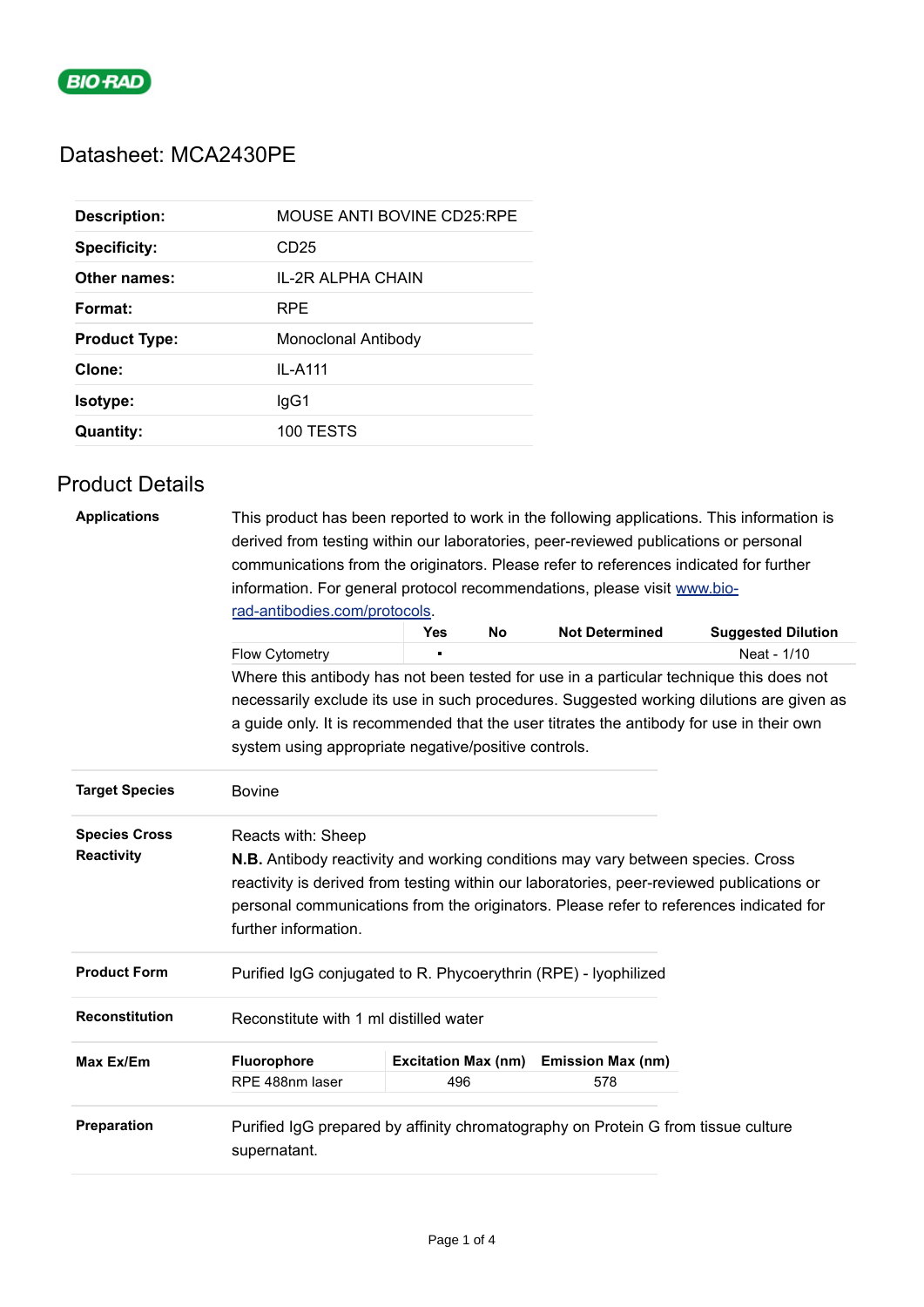| <b>Buffer Solution</b>                    | Phosphate buffered saline                                                                                                                                                                                                                                                                                                                                                                                                                                                                                                                                                                                                                                                                                                                                                                                                                                                                                                                                                                                                                                                                                                                                                                                                                                                                                                                                                                                                                                                                                                                                                                                                       |
|-------------------------------------------|---------------------------------------------------------------------------------------------------------------------------------------------------------------------------------------------------------------------------------------------------------------------------------------------------------------------------------------------------------------------------------------------------------------------------------------------------------------------------------------------------------------------------------------------------------------------------------------------------------------------------------------------------------------------------------------------------------------------------------------------------------------------------------------------------------------------------------------------------------------------------------------------------------------------------------------------------------------------------------------------------------------------------------------------------------------------------------------------------------------------------------------------------------------------------------------------------------------------------------------------------------------------------------------------------------------------------------------------------------------------------------------------------------------------------------------------------------------------------------------------------------------------------------------------------------------------------------------------------------------------------------|
| <b>Preservative</b><br><b>Stabilisers</b> | 0.09% Sodium Azide<br>1%<br><b>Bovine Serum Albumin</b><br>5%<br>Sucrose                                                                                                                                                                                                                                                                                                                                                                                                                                                                                                                                                                                                                                                                                                                                                                                                                                                                                                                                                                                                                                                                                                                                                                                                                                                                                                                                                                                                                                                                                                                                                        |
| <b>External Database</b><br>Links         | <b>UniProt:</b><br>P <sub>12342</sub><br><b>Related reagents</b><br><b>Entrez Gene:</b><br>281861<br>IL2RA<br><b>Related reagents</b>                                                                                                                                                                                                                                                                                                                                                                                                                                                                                                                                                                                                                                                                                                                                                                                                                                                                                                                                                                                                                                                                                                                                                                                                                                                                                                                                                                                                                                                                                           |
| <b>RRID</b>                               | AB_931692                                                                                                                                                                                                                                                                                                                                                                                                                                                                                                                                                                                                                                                                                                                                                                                                                                                                                                                                                                                                                                                                                                                                                                                                                                                                                                                                                                                                                                                                                                                                                                                                                       |
| <b>Fusion Partners</b>                    | Spleen cells from immunised BALB/c mice were fused with cells of the X63.Ag8.653<br>myeloma cell line.                                                                                                                                                                                                                                                                                                                                                                                                                                                                                                                                                                                                                                                                                                                                                                                                                                                                                                                                                                                                                                                                                                                                                                                                                                                                                                                                                                                                                                                                                                                          |
| <b>Specificity</b>                        | Mouse anti Bovine CD25 antibody, clone IL-A111 recognizes the bovine CD25 cell<br>surface antigen, a ~55 kDa glycoprotein also known as Interleukin-2 receptor alpha chain.<br>Bovine CD25 is expressed by activated T cells.<br>Mouse anti Bovine CD25 antibody, clone IL-A111 is reported to block the IL-2 driven<br>proliferation of Con A-induced blast cells/ bovine lymphocytes (Naessens et al. 1992).                                                                                                                                                                                                                                                                                                                                                                                                                                                                                                                                                                                                                                                                                                                                                                                                                                                                                                                                                                                                                                                                                                                                                                                                                  |
| <b>Flow Cytometry</b>                     | Use 10ul of the suggested working dilution to label 1x10 <sup>6</sup> cells in 100ul                                                                                                                                                                                                                                                                                                                                                                                                                                                                                                                                                                                                                                                                                                                                                                                                                                                                                                                                                                                                                                                                                                                                                                                                                                                                                                                                                                                                                                                                                                                                            |
| <b>References</b>                         | 1. Naessens, J. et al. (1992) Selection of BoCD25 monoclonal antibodies by screening<br>mouse L cells transfected with the bovine p55-interleukin-2 (IL-2) receptor gene.<br>Immunology. 76 (2): 305-9.<br>2. Howard, C.J. & Naessens, J. (1993) Summary of workshop findings for cattle (tables 1<br>and 2). Vet Immunol Immunopathol. 39 (1-3): 25-47.<br>3. Howard, C.J. et al. (1997) Identification of two distinct populations of dendritic cells in<br>afferent lymph that vary in their ability to stimulate T cells. J Immunol. 159 (11): 5372-82.<br>4. Naessens, J. et al. (1993) Cross-reactivity of workshop antibodies with cells from<br>domestic and wild ruminants. Vet Immunol Immunopathol. 39 (1-3): 283-90.<br>5. Evans, C.W. et al. (1994) Antigen recognition and activation of ovine gamma delta T<br>cells. <b>Immunology.</b> 82 (2): 229-37.<br>6. Campbell, J.D. et al. (1998) A novel cell surface proliferation-associated marker<br>expressed on T cells and up-regulated on germinal center B cells. J Leukoc Biol. 63 (5):<br>567-74.<br>7. Connelley, T. et al. (2011) NKp46 defines ovine cells that have characteristics<br>corresponding to NK cells. Vet Res. 42: 37.<br>8. Menge, C. et al. (2004) Phenotypic and functional characterization of intraepithelial<br>lymphocytes in a bovine ligated intestinal loop model of enterohaemorrhagic Escherichia<br>coli infection. J Med Microbiol. 53: 573-9.<br>9. Rhodes, S.G. et al. (1999) Differential cytokine responses of CD4+ and CD8+ T cells in<br>response to bovine viral diarrhoea virus in cattle. J Gen Virol. 80 : 1673-9. |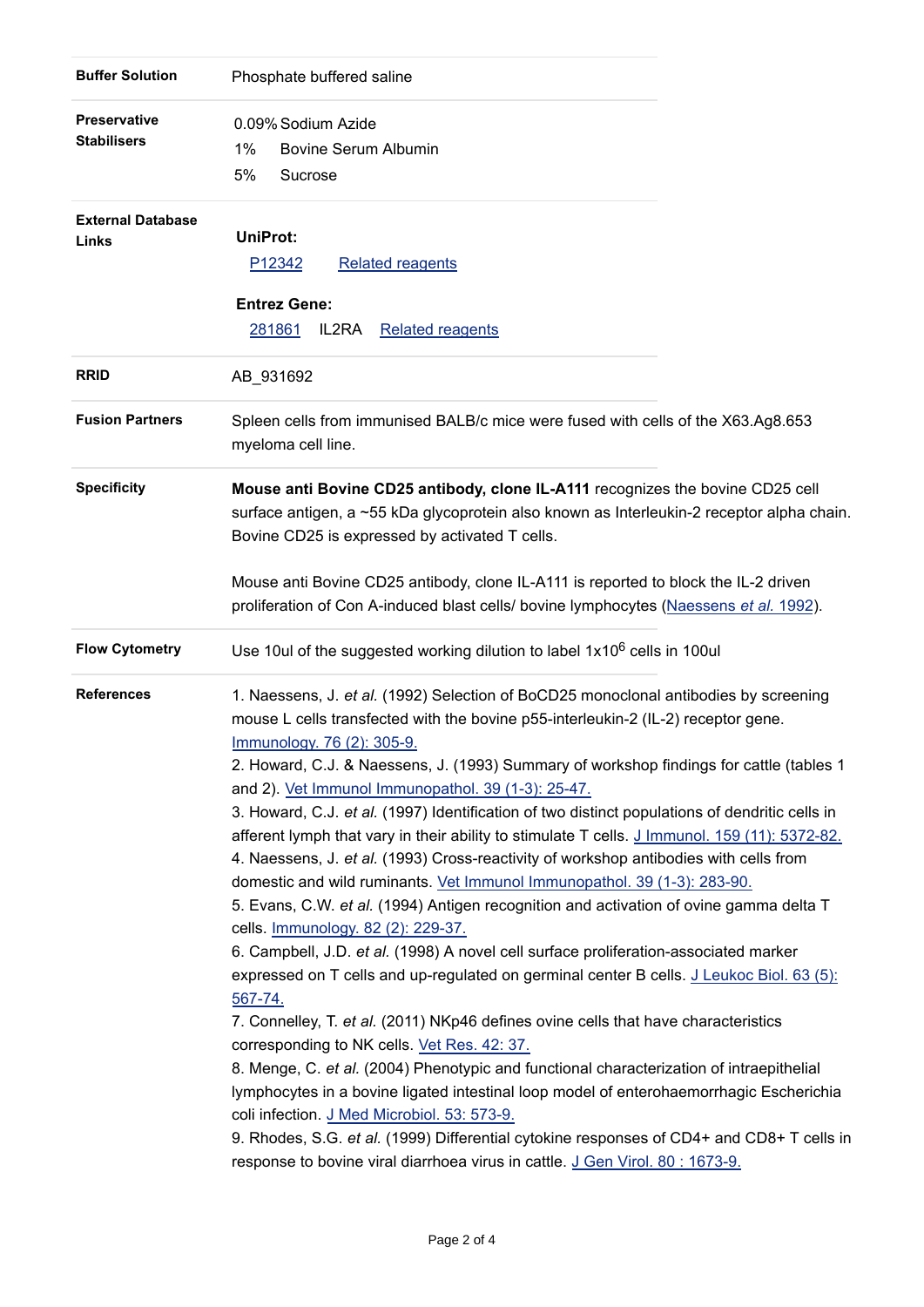10. Piper, E.K. *et al.* (2009) Immunological profiles of *Bos taurus* and *Bos indicus* cattle infested with the cattle tick, *Rhipicephalus* (*Boophilus*) *microplus*. [Clin Vaccine Immunol.](http://www.ncbi.nlm.nih.gov/pubmed/19474263) 16: 1074-86.

11. Woolums, A.R. *et al.* (2013) Effect of calf age and administration route of initial multivalent modified-live virus vaccine on humoral and cell-mediated immune responses following subsequent administration of a booster vaccination at weaning in beef calves. [Am J Vet Res. 74: 343-54.](http://www.ncbi.nlm.nih.gov/pubmed/23363363)

12. Mcinnes, E. *et al.* (1999) Phenotypic analysis of local cellular responses in calves infected with bovine respiratory syncytial virus. [Immunology. 96 \(3\): 396-403.](http://www.ncbi.nlm.nih.gov/pubmed/10419349)

13. Maślanka, T. *et al.* (2012) The presence of CD25 on bovine WC1+ γδ T cells is positively correlated with their production of IL-10 and TGF-β, but not IFN-γ. [Pol J Vet Sci.](http://www.ncbi.nlm.nih.gov/pubmed/22708352) 15: 11-20.

14. Menge, C. *et al.* (2003) Verotoxin 1 from *Escherichia coli* affects Gb3/CD77+ bovine lymphocytes independent of interleukin-2, tumor necrosis factor-alpha, and interferonalpha. [Exp Biol Med \(Maywood\). 228: 377-86.](http://www.ncbi.nlm.nih.gov/pubmed/12671182)

15. Menge, C. *et al.* (1999) Shiga toxin 1 from *Escherichia coli* blocks activation and proliferation of bovine lymphocyte subpopulations *in vitro*. [Infect Immun. 67: 2209-17.](http://www.ncbi.nlm.nih.gov/pubmed/10225876) 16. Constantinoiu, C.C. *et al.* (2010) Local immune response against larvae of *Rhipicephalus* (*Boophilus*) *microplus* in *Bos taurus indicus* and *Bos taurus taurus* cattle. [Int J Parasitol. 40: 865-75.](http://www.ncbi.nlm.nih.gov/pubmed/20109460)

17. Maślanska, T. and Jaroszewski, J.J. (2013) In vitro effects of meloxicam on the number, Foxp3 expression, production of selected cytokines, and apoptosis of bovine CD25+CD4+ and CD25-CD4+ cells. [J Vet Sci. 14 \(2\): 125-34.](http://www.ncbi.nlm.nih.gov/pubmed/23628659)

18. Brodzki, P. *et al.* (2014) Phenotyping of leukocytes and granulocyte and monocyte phagocytic activity in the peripheral blood and uterus of cows with endometritis. [Theriogenology. 82 \(3\): 403-10.](http://www.ncbi.nlm.nih.gov/pubmed/24857644)

19. Zoldan, K. *et al.* (2014) Increase of CD25 expression on bovine neutrophils correlates with disease severity in post-partum and early lactating dairy cows. [Dev Comp Immunol.](http://www.ncbi.nlm.nih.gov/pubmed/25106916) 47 (2): 254-63.

20. Kang, H.J. *et al.* (2016) Effects of Ambient Temperature on Growth Performance, Blood Metabolites, and Immune Cell Populations in Korean Cattle Steers. [Asian-Australas](http://www.ncbi.nlm.nih.gov/pubmed/26950877) J Anim Sci. 29 (3): 436-43.

21. Schmidt, N. *et al.* (2018) Decreased STEC shedding by cattle following passive and active vaccination based on recombinant *Escherichia coli* Shiga toxoids. [Vet Res. 49 \(1\):](http://www.ncbi.nlm.nih.gov/pubmed/29514704) 28.

22. Higgins, J.L. *et al.* (2018) Cell mediated immune response in goats after experimental challenge with the virulent *Brucella melitensis* strain 16M and the reduced virulence strain Rev. 1. [Vet Immunol Immunopathol. 202: 74-84.](http://www.ncbi.nlm.nih.gov/pubmed/30078602)

23. Brodzki, P. *et al.* (2019) Selected leukocyte subpopulations in peripheral blood and uterine washings in cows before and after intrauterine administration of cefapirin and methisoprinol. [Anim Sci J. Nov 06 \[Epub ahead of print\].](http://www.ncbi.nlm.nih.gov/pubmed/31696608)

24. Risalde, M.A. *et al.* (2020) BVDV permissiveness and lack of expression of co-stimulatory molecules on PBMCs from calves pre-infected with BVDV. [Comp Immunol](http://www.ncbi.nlm.nih.gov/pubmed/31790941) Microbiol Infect Dis. 68: 101388.

25. de Araújo, F.F. *et al.* (2019) Distinct immune response profile during *Rhipicephalus (Boophilus) microplus.* infestations of guzerat dairy herd according to the maternal lineage ancestry (mitochondrial DNA). [Vet Parasitol. 273: 36-44.](http://www.ncbi.nlm.nih.gov/pubmed/31442891)